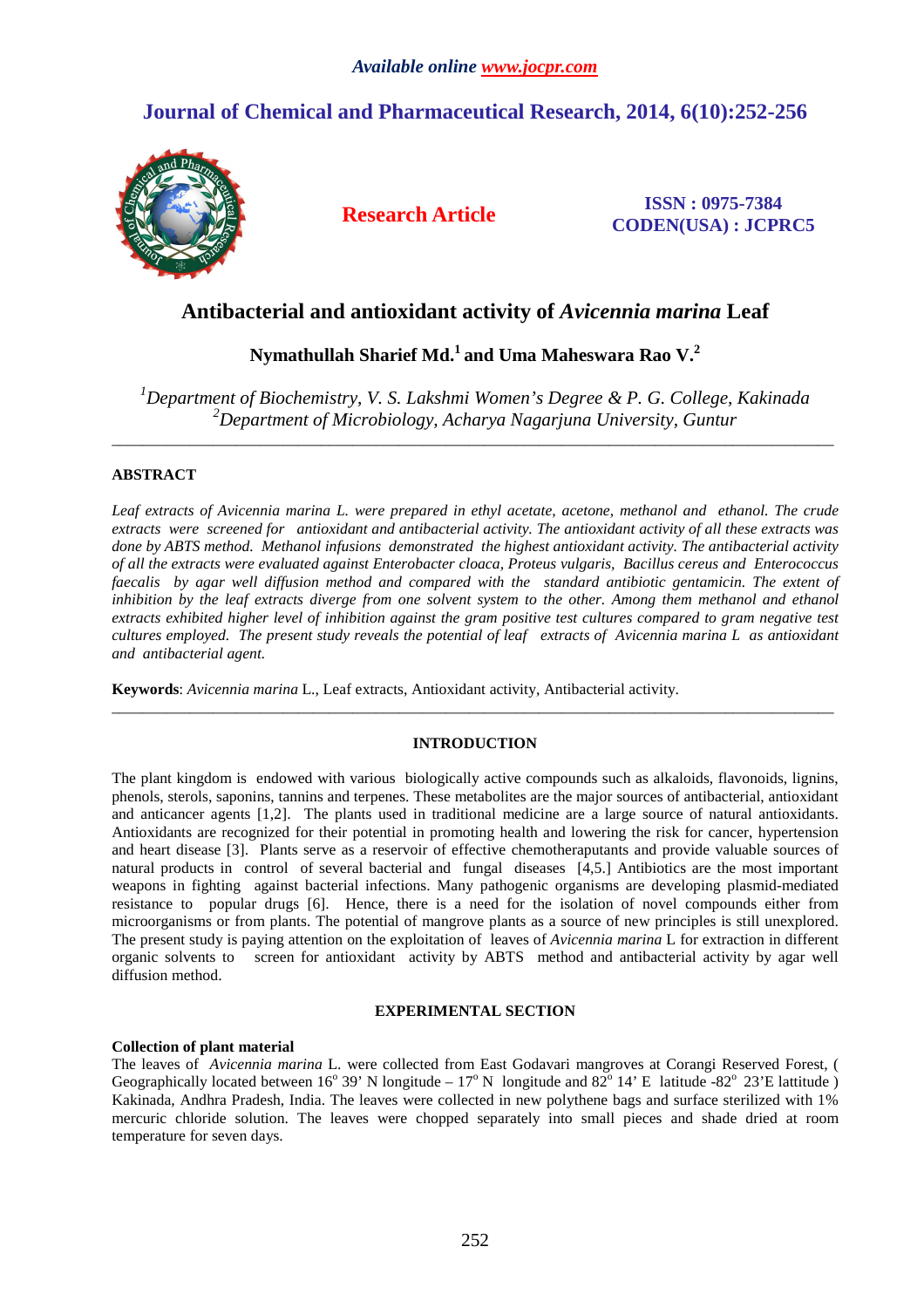#### **Extraction**

.

The extraction of leaves was carried out with different solvents in their increasing order of polarity viz., ethyl acetate, acetone, methanol and ethanol by soaking the leaves in the respective solvents overnight at room temperature one after the other [7] . Chopped fruit material (250g) was initially soaked in 1000ml of the respective solvent in a round bottom flask at room temperature for 24h . The contents of each flask were subjected to reflux below the boiling point of the respective solvents viz., ethyl acetate (77 $^{\circ}$ C), acetone (55 $^{\circ}$ C), methanol (65 $^{\circ}$ C) and ethanol (78 $^{\circ}$ C) for 6-8h in order to solubulize the active compounds into the solvent. The extracts were filtered through whattman No.1 filter paper and the residual material was re-extracted with fresh solvent. After 24h the process was repeated. Pooled extracts were individually concentrated by removing the solvent under reduced temperatures using vacuum rotator evaporator. These extracts were further concentrated by solvent evaporation using thin film method. Dried leaf extract of 100mg each was dissolved in 10ml of 1:10 diluted DMSO in sterile distilled water so as to obtain the final concentration of 10mg/ml [8]. All the extracts thus prepared were stored in a refrigerator at 4<sup>o</sup>C.

*\_\_\_\_\_\_\_\_\_\_\_\_\_\_\_\_\_\_\_\_\_\_\_\_\_\_\_\_\_\_\_\_\_\_\_\_\_\_\_\_\_\_\_\_\_\_\_\_\_\_\_\_\_\_\_\_\_\_\_\_\_\_\_\_\_\_\_\_\_\_\_\_\_\_\_\_\_\_* 

## **Determination of antioxidant activity by ABTS method**

Total antioxidant capacity of each extract was measured using 2, 2´-azinobis [3-ethylbenzthiazoline]-6-sulfonic acid (ABTS) assay. ABTS and potassium per-sulfate were separately dissolved in deionized distilled water to a final concentration of 7mM and 2.45mM respectively. The two solutions were mixed and allowed to stand in dark at room temperature for 16h before use in order to produce ABTS radical (ABTS•+). The resultant intensely-coloured ABTS•+ radical cation was diluted with 0.01M PBS (phosphate buffered saline), pH 7.4, to give an absorbance value of ~0.70 at 734 nm. The test compound was diluted 100X with the ABTS solution to a total volume of 1ml. Absorbance was measured spectrophotometrically at time intervals of 3min after addition of each extract. The assay was performed at least in triplicate. Controls were run using PBS in place of the extract. The assay relies on the antioxidant capability of the samples to inhibit the oxidation of ABTS to ABTS•+ radical cation. Percent inhibition was calculated using the following formula and it was compared with ascorbic acid. [9].

% inhibition of oxidation of ABTS to ABTS $\bullet$ + = Initial absorbance - Final absorbance X 100 Initial absorbance

#### **Determination of antibacterial activity**

The antibacterial activity of the crude extracts was screened with six gram negative and six gram positive cultures viz., *Enterobacter cloaca, Proteus vulgaris, Bacillus cereus* and *Enterococcus faecalis* by agar well diffusion method [10]. About 20 ml of melted Mueller Hinton agar was mixed with 1 ml of bacterial suspension homogeneously and allowed to solidify in petri dishes (143 mm diameter). Wells (8mm diameter.) were made using a sterile cork borer on the solidified medium and are filled with 100 µl of the extract (10mg/100µl). The inoculated plates were incubated at 34-38<sup>o</sup>C. The diameter of the inhibition zones were measured in mm. Each experiment was performed in triplicate and the average value of inhibition and standard deviation was calculated. Gentamicin (30µg) discs are used as positive control and DMSO with solvents (1:10 dilution) used as control. Results were expressed as mean  $\pm$  SD and the data were analyzed using one-way analysis of variance (ANOVA) to discover the significant difference at the 5% (P<0.05)level.

#### **RESULTS**

Plants are an important source of potentially useful principles for the development of new bioactive entities. The knowledge of secondary metabolites and their biological activities is desirable, not only for discovery of novel bioactive principles, but also for disclosing new sources of already known biologically active compounds. *Avicennia marina* L is a member of *Avicenniaceae* family and this family includes many plants that are rich source of wide-range of chemical constituents. The bark, leaves, and fruits of *Avicennia marina* are used in folk medicine to treat skin diseases.[11].

### **ANTIOXIDANT ACTIVITY**

Several techniques have been used to determine the antioxidant activity . Free radicals are known to play a definite role in a wide variety of pathological symptoms. Antioxidants fight against free radicals and protect us from various diseases. The non enzymatic antioxidant activity of plants is attributed to the secondary metabolites. The antioxidant activity of the fractions was estimated spectrophotmetrically by ABTS method and the data is given in Fig-1. The outcome of antioxidant activity by ABTS method is high for methanol extract followed by ethanol, acetone and ethyl acetate extracts.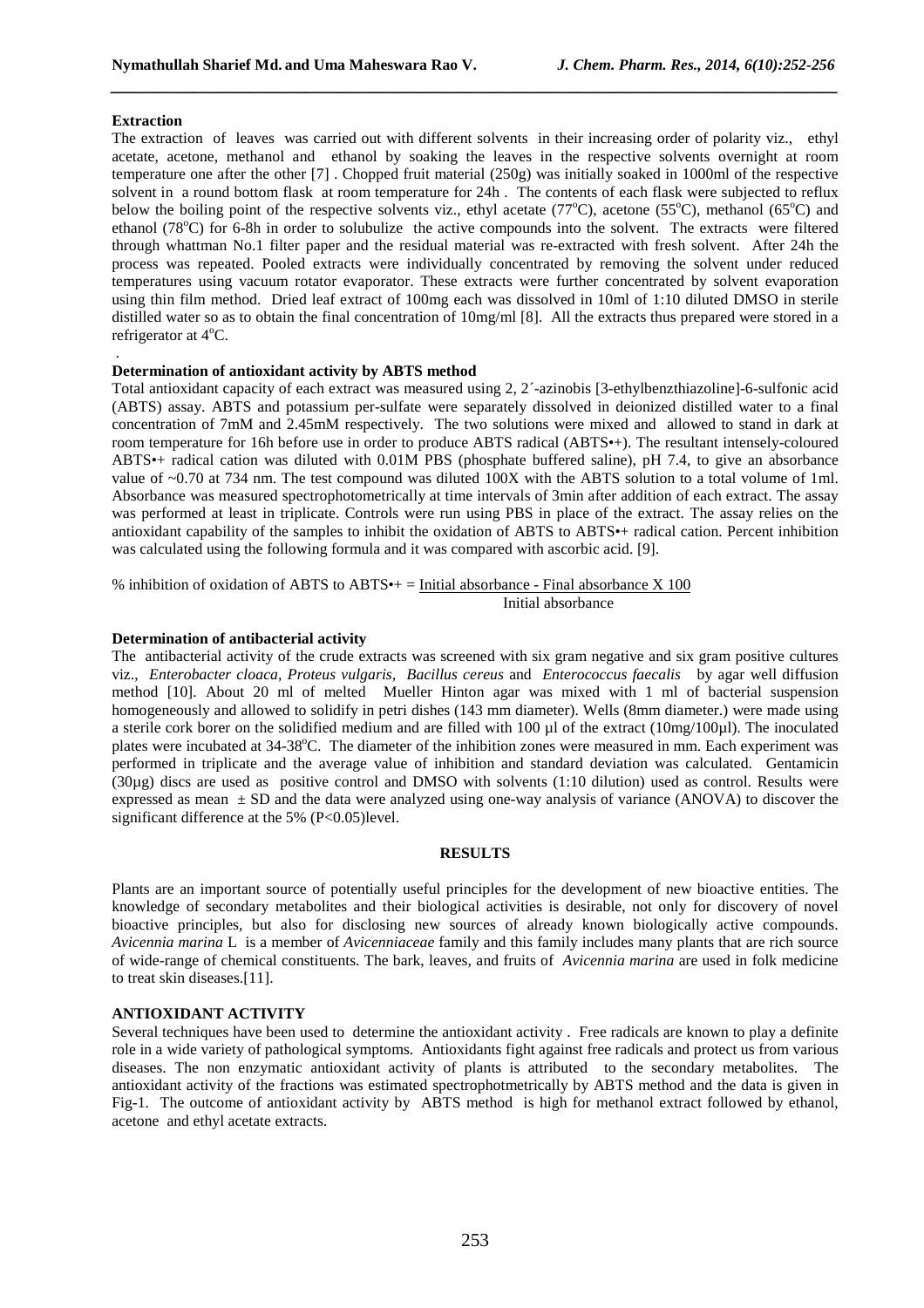

#### **Fig-1 Antioxidant activity by ABTS METHOD**

*\_\_\_\_\_\_\_\_\_\_\_\_\_\_\_\_\_\_\_\_\_\_\_\_\_\_\_\_\_\_\_\_\_\_\_\_\_\_\_\_\_\_\_\_\_\_\_\_\_\_\_\_\_\_\_\_\_\_\_\_\_\_\_\_\_\_\_\_\_\_\_\_\_\_\_\_\_\_* 

#### **ANTIBACTERIAL ACTIVITY**

 The efficacy of the leaf extract of *Avicennia marina* L against the test cultures are given in Fig.2. The inhibitory effect of ethyl acetate, acetone, methanol and ethanol extracts are diverse. The methanol extract was active on all the test cultures used, ethanol is active against all the test cultures used *Porteus vulgaris*. Where as the ethyl acetate extracts was active only against *Bacillus cereus* and the acetone extracts are effective only the gram positive test cultures (*Bacillus cereus* and *Enterococcus faecalis* ). The zone of inhibiton exerted by these extracts was higher on all the gram positive test cultures used than the gram negative cultures. The efficacy of methanol extracts on *Bacillus subtilis* and *Enterococcus faecalis* (19.33 mm) is more than gentamicin.



#### **Fig-2 Antibacterial Activity By the** *Avicennia marina* **Extracts**

## **DISCUSSION**

*Avicennia marina* fruit is used as traditional food. Its flour is used as a base for making cakes [12]. The phytochemical studies of Govindasamy *et.al* [13] revealed that mangroves of India are rich with alkaloids, flavonoids, sterols, tannins and triterpenoid. Shanmugapriya *et.al*[14] reported the methanol extracts of *Avicennia*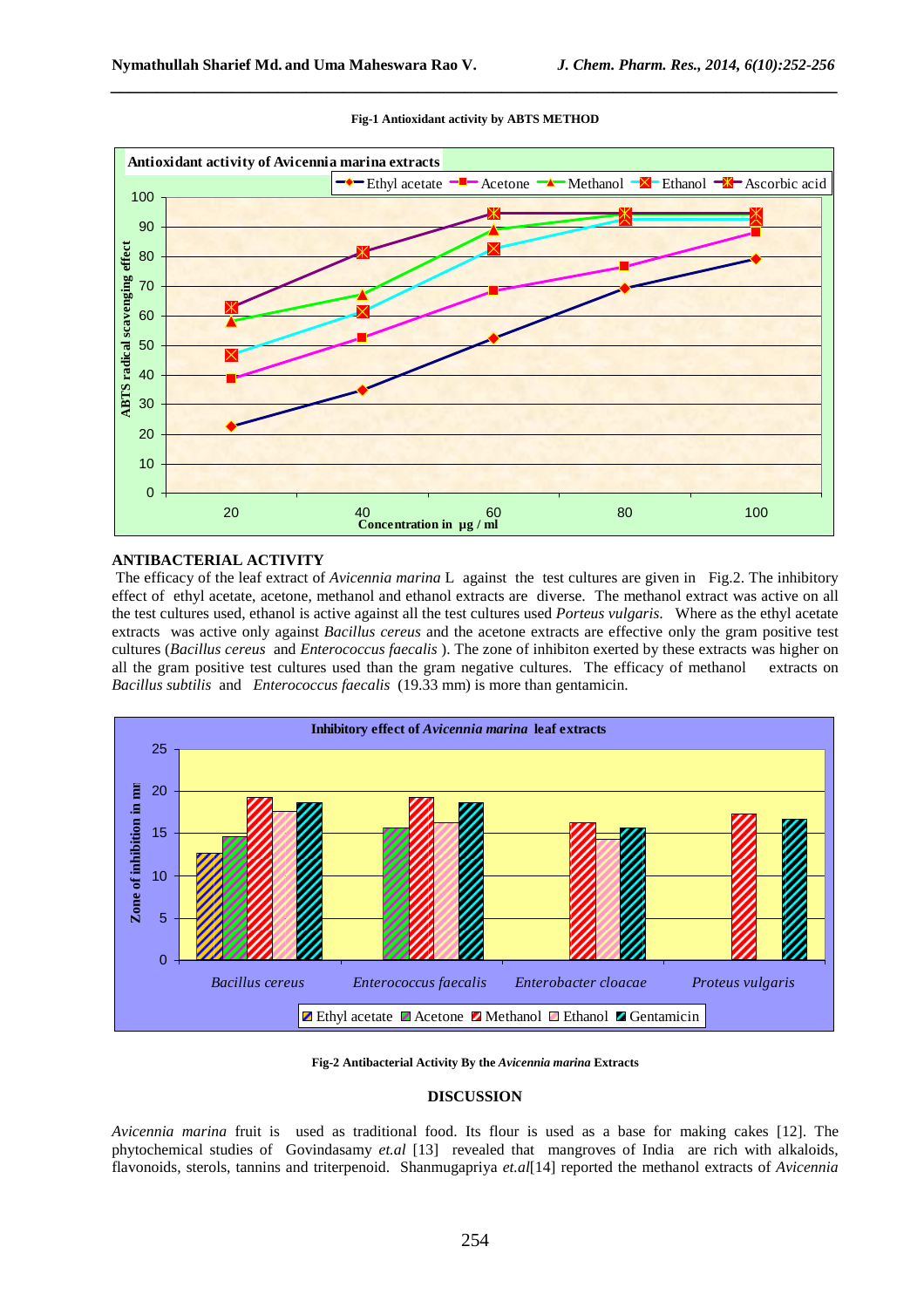*marina* and *Avicennia officinalis* to be rich in secondary metabolites and possess antioxidant and antibacterial activity. Our results are in concurrence with their study.

*\_\_\_\_\_\_\_\_\_\_\_\_\_\_\_\_\_\_\_\_\_\_\_\_\_\_\_\_\_\_\_\_\_\_\_\_\_\_\_\_\_\_\_\_\_\_\_\_\_\_\_\_\_\_\_\_\_\_\_\_\_\_\_\_\_\_\_\_\_\_\_\_\_\_\_\_\_\_* 

Abeysinghe and Wanigatunge[15], reported the antibacterial activity of *Avicennia marina* leaf extracts in petroleum ether, chloroform, ethyl acetate and ethanol against *Escherichia coli*, *Pseudomonas species, Proteus species, Shigella species and Staphylococcus species*. Satdve *et al*, [16] screened for the antimicrobial activity of *Gymnema sylsestre* leaf extract in ethanol and reported that the leaf extract demonstrated antibacterial activity against *Bacillus pumilis, B.subtilis, Staphylococcus aureus* and *Pseudomonas aeruginosa*. The results of our present The methanol infusion in our study exhibits highest zone of inhibition on all the test cultures compared to that of other solvent infusions (ethyl acetate, acetone and ethanol). This correlates with the antioxidant activity and this may be due to the presence of bioactive principles present in methanol.

The efficacy of methanol extract is high against the gram positive microorganisms compared to that of the gram negative cultures used. This may be due to masking of antibacterial activity by the presence of some inhibitory compounds or factors in the extract, or these bacterial strains may have some kind of resistance mechanisms, (e.g., enzymatic inactivation, target site modification and decreased intracellular drug accumulation). The variation of antibacterial activity of our extracts might be due to availability of bioactive principle, which assorted from fraction to fraction. The leaf extracts that showed antibacterial activity were compared with broad spectrum antibiotic gentamicin.

From this comparison, it was observed that most of the extracts were less effective than gentamicin, but methanol extracts in the crude form itself is more effective than gentamicin against *Enterococcus faecalis.* In the case of the positive extracts exhibiting equal or less effectiveness in comparison to gentamicin, there is every possibility of having more antibacterial activity than gentamicin when the bioactive compounds of these extracts were purified and tested. So, the leaves of *Avicennia marina* L is strongly recommended for consideration as a valuable source for the study of isolation, identification and characterization of potential bioactive compounds with antibacterial property. Finally, there is a need to explore this area further to understand the potentiality of the mangrove plants towards the development of new era medicines with different solvents against many pathogenic microorganisms, so as to get the lead molecule to combat the diseases caused by the microorganisms.

### **CONCLUSION**

This study has exposed the evidence of antioxidant and antibacterial ability of *Avicennia marina* leaf extracts in specific solvents. Alkaloids, flavonoids, steroids and tannins are known for the antibacterial activity and the phytochemical analysis of different solvent extracts by earlier reports indicates that flavonoids and tannins are common in all the extracts with antibacterial properties. These studies also validate that the *Avicennia marina* leaf extracts are used for the treatment bacterial disorder. The *Avicennia marina* leaf extracts can be used to discover new bioactive natural products and can be used as a potential source that may control microbial disorders. Hence, there is need for further studies on the other parts of the plant in order to isolate, identify, characterize and elucidate the structure of bioactive compounds which possess antioxidant and antimicrobial activity.

#### **Acknowledgements**

The first author Mr. N.Sharief Mohammad, would like to express heart full thanks to the Secretary and Correspondent Dr.V.Sitaramaraju of V.S.Lakshmi Women's Degree and P.G. College, Kakinada, for providing the necessary facilities to pursue the work. Thanks are also due to the Director, P.G. Courses Dr. A. Srinivasulu of V.S.Lakshmi Women's P.G. College, Kakinada.

### **REFERENCES**

[1] A Sala; Recio MD; Giner RM; Manez S; Tournier H; Schinella G; Rios J, *Journal of Pharma Pharmacol*., **2002**, 54 (3), 365-371.

[2] CA Rice-Evans; Nj Miller; PG Bolwell; PM Bramley; JB Pridham, *Free radical research*., **1995**, 22 (4), 375- 383.

[3] W Zhend; Wang SY, *Journal of Agricultural Food Chemistry*., **2001**, 49 (11), 5165-5170.

[4] MR Khan; Kihara M; Omoloso AD, *Natural product sciences*, **2001**; 7(1), 9-12.

[5] RM Perez, *Pharmaceutical Biology*, **2003**, 41, 105-57.

[6] DM Livermore, Clinical Infectious Diseases, 36 (Supp 1), 1504-1507.

[7] S Choudhury; Sree A; Mukherjee SC; P Patnaik; M Bapuji. *Asian Fisheries Science*, **2005**, 18, (3) 285-294.

[8] CK Nkere; CUIroegbu, *African journal of biotechnology*, **2005**, 4(6), 522-526.